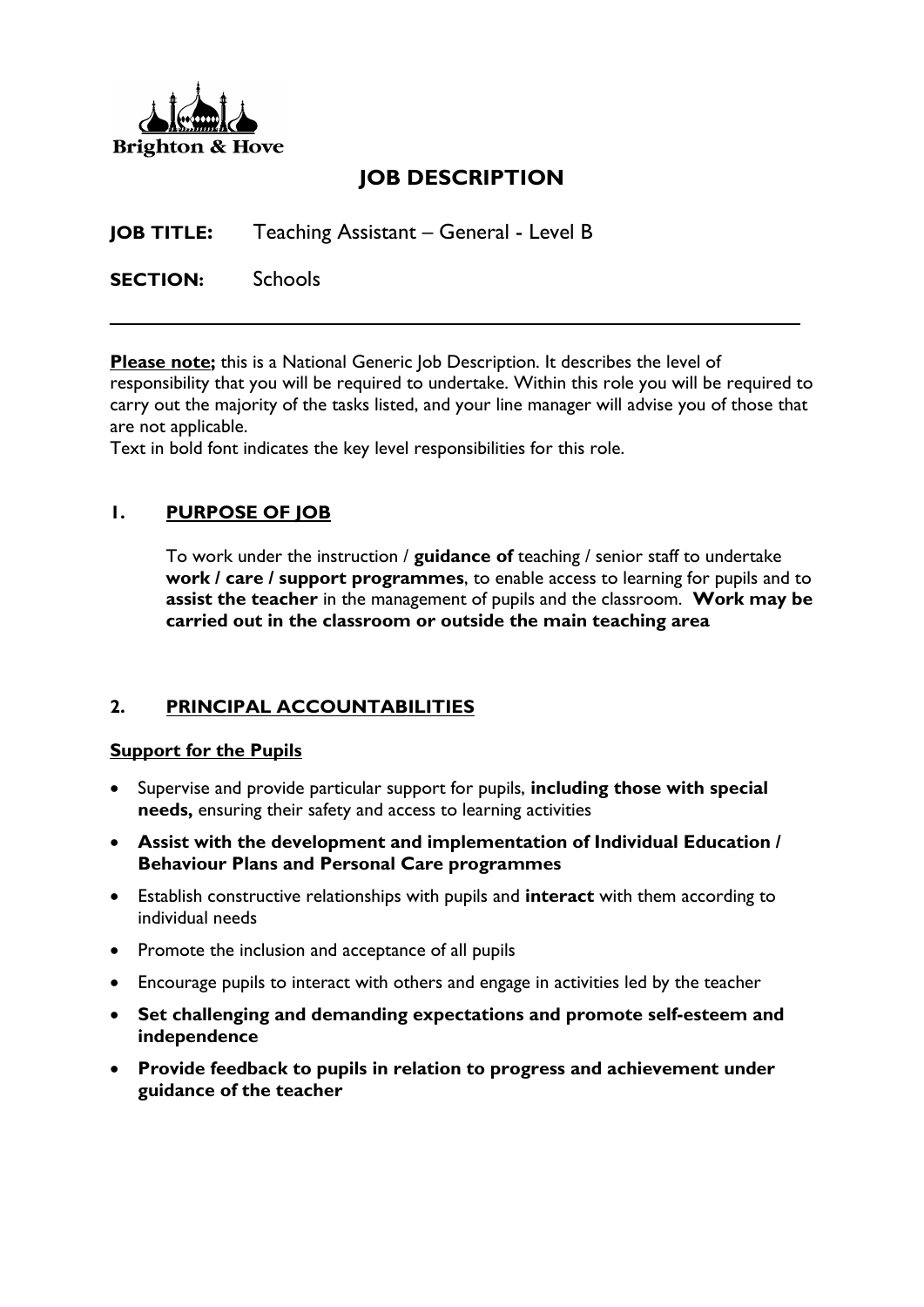# **Support for the Teacher**

- **Create and maintain a purposeful, orderly and supportive environment in accordance with lesson plans and assist with the display of pupils' work**
- **Use strategies, in liaison with the teacher, to support pupils to achieve learning goals**
- **Assist with the planning of learning activities**
- **Monitor pupils' responses to learning activities and accurately record achievement/progress as directed**
- **Provide detailed and regular feedback to teachers on pupils' achievement, progress, problems etc**
- **Promote** good behaviour, **dealing promptly with conflict and incidents in line with established policy and encourage pupils to take responsibility for their own behaviour**
- **Establish constructive relationships with parents / carers**
- **Administer routine tests and invigilate exams and undertake routine marking of pupils' work**
- Provide clerical / admin support, e.g. photocopying, typing, filing, money, **administer coursework** etc

### **Support for the Curriculum**

- **Undertake structured and agreed learning activities / teaching programmes, adjusting activities according to pupil responses**
- **Undertake programmes** linked to local and national learning strategies e.g. literacy, numeracy, KS3, early years**, recording achievement and progress and feeding back to the teacher**
- Support the use of ICT in learning activities and **develop pupils' competence and independence in its use**
- Prepare, maintain and use equipment / resources required **to meet the lesson plans/relevant learning activity** and assist pupils in their use

### **Support for the School**

- Be aware of and comply with policies and procedures relating to child protection, health, safety and security, confidentiality and data protection, reporting all concerns to an appropriate person
- Be aware of and support difference and ensure pupils have equal access to opportunities to learn and develop
- Contribute to the overall ethos / work / aims of the school
- Appreciate and support the role of other professionals
- Attend and **participate in** relevant meetings as required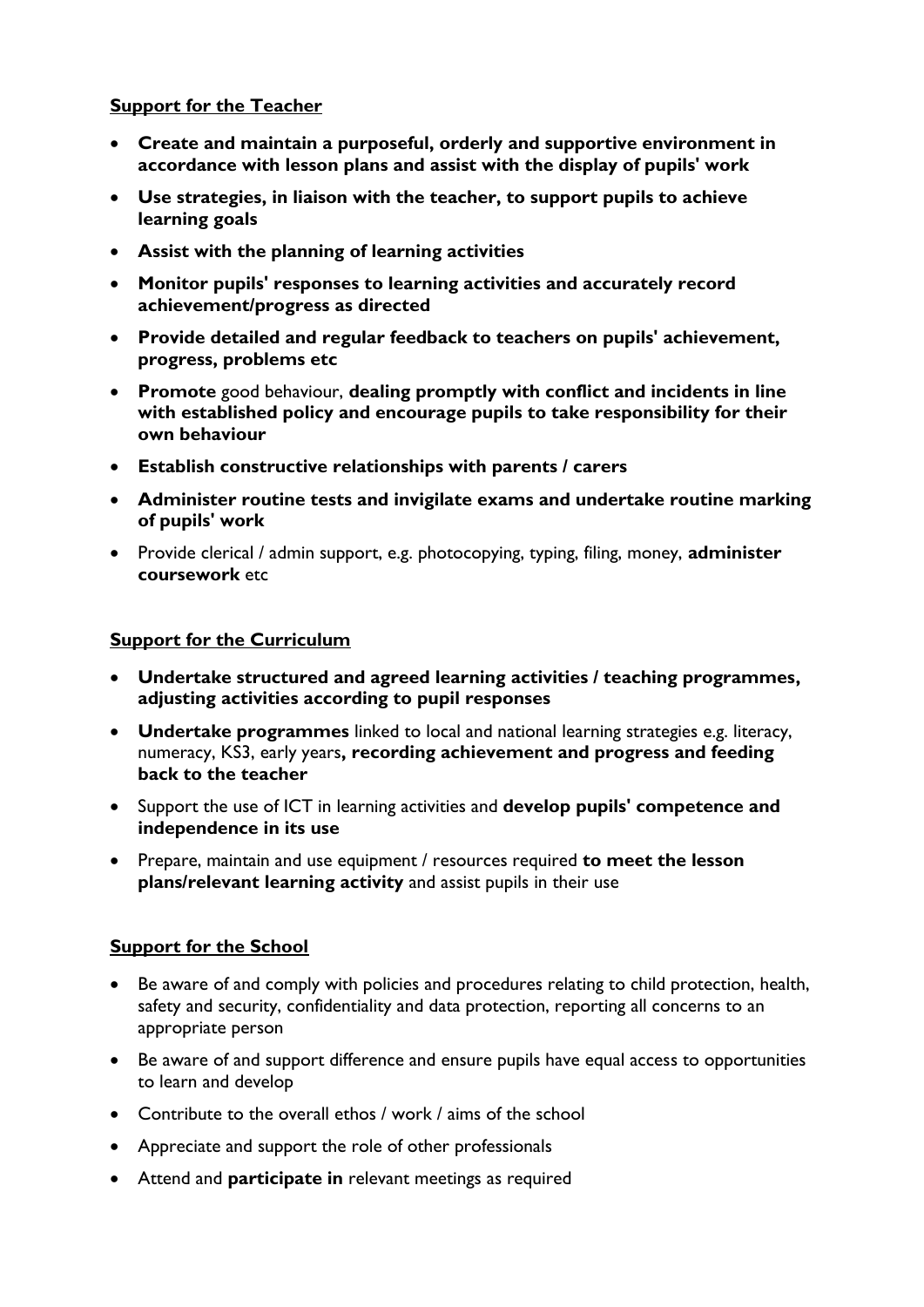- Participate in training and other learning activities and performance development as required
- Assist with the supervision of pupils out of lesson times, including before and after school and at lunchtime
- Accompany teaching staff and pupils on visits, trips and out of school activities as required and **take responsibility for a group under the supervision of the teacher**

The list of duties in the job description should not be regarded as exclusive or exhaustive. There will be other duties and requirements associated with your job and, in addition, as a term of your employment you may be required to undertake various other duties as may reasonably be required.

Your duties will be as set out in the above job description but please note that the Council reserves the right to update your job description, from time to time, to reflect changes in, or to, your job.

You will be consulted about any proposed changes.